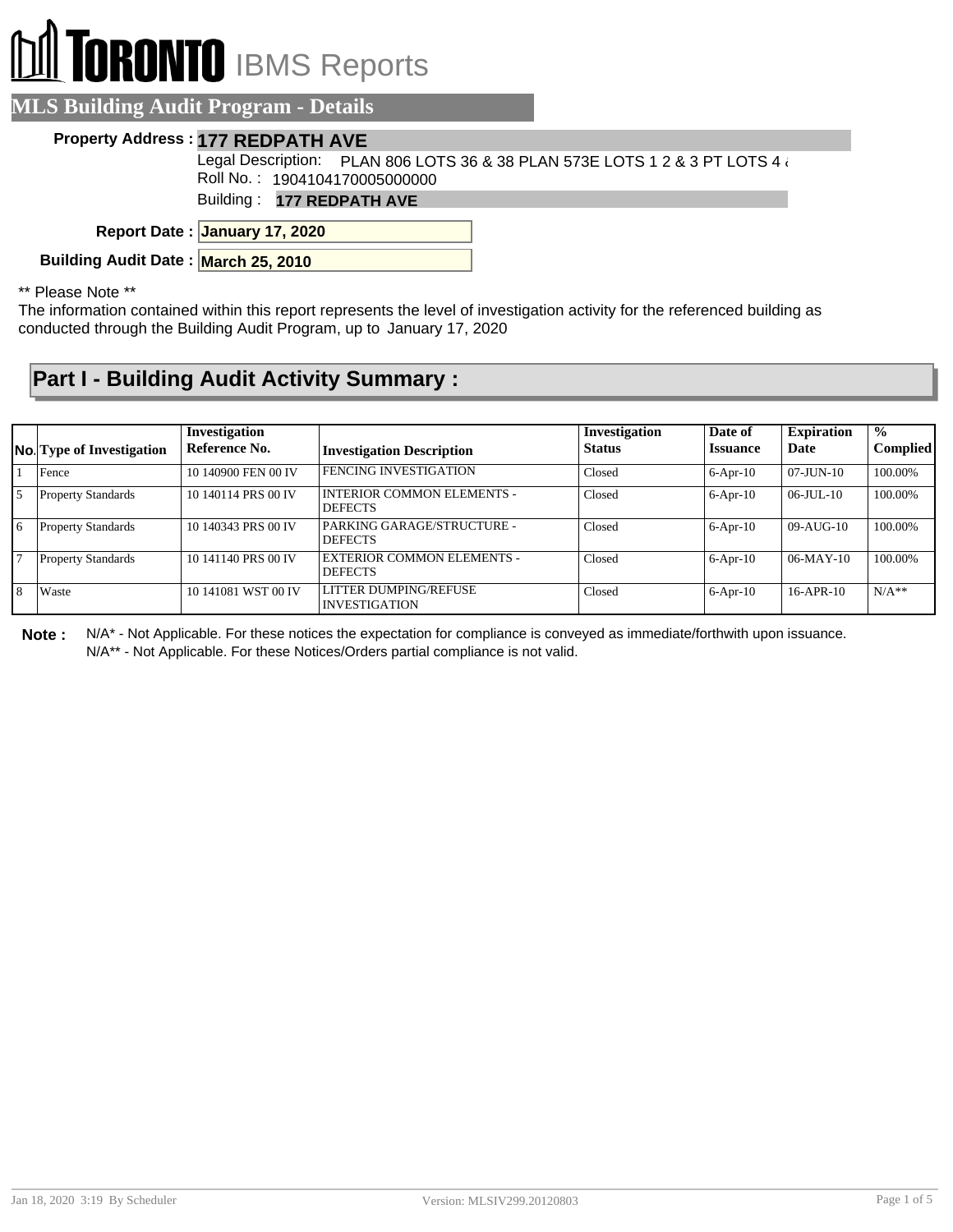## **Part II - Building Audit Details for Property Standards Orders :**

| 10 141140 PRS 00 IV EXTERIOR COMMON ELEMENTS -<br><b>Property Standards</b><br><b>Closed</b><br>06-MAY-10<br>6-Apr-10 | Type of<br><b>INo. Investigation</b> | $ $ Investigation<br>Reference No. | <b>Investigation Description</b> | Investigation Date of<br><b>Status</b> | ∣Issuance | <b>Expiration</b><br>∣Date | <b>Next Scheduled</b><br><b>Inspection Date</b> |
|-----------------------------------------------------------------------------------------------------------------------|--------------------------------------|------------------------------------|----------------------------------|----------------------------------------|-----------|----------------------------|-------------------------------------------------|
|                                                                                                                       |                                      |                                    | <b>IDEFECTS</b>                  |                                        |           |                            | 29-Aug-11                                       |

**0**

**7**

**No. of defects contained within the Order :**

**No. of defects that remain outstanding :**

|     | <b>Deficiency Details</b>                                                                                                                                                                                                                                                               |                             |                  |  |  |  |  |  |
|-----|-----------------------------------------------------------------------------------------------------------------------------------------------------------------------------------------------------------------------------------------------------------------------------------------|-----------------------------|------------------|--|--|--|--|--|
| No. | <b>Violation/Defect</b>                                                                                                                                                                                                                                                                 | Location                    | <b>Status</b>    |  |  |  |  |  |
|     | Exterior door is not maintained in good repair. Namely but not limited to all exterior doors<br>including rear garbage door.                                                                                                                                                            | <b>Exterior Of Building</b> | Closed           |  |  |  |  |  |
| 2   | The exterior surface of the building shall be maintained free of graffiti and/or painted slogans.                                                                                                                                                                                       | <b>Exterior Of Building</b> | Closed           |  |  |  |  |  |
| 3   | Walk(s), ramp(s) and/or similar areas does not afford safe passage. Namely; cracks, holes, ruts.                                                                                                                                                                                        | <b>Exterior Of Building</b> | Closed           |  |  |  |  |  |
| 4   | The yard does not have suitable ground cover to prevent unstable soil conditions or erosion.                                                                                                                                                                                            | <b>Exterior Of Building</b> | Substantially Co |  |  |  |  |  |
| 5   | Exterior garbage containment area not screened.                                                                                                                                                                                                                                         | <b>Exterior Of Building</b> | Closed           |  |  |  |  |  |
| 6   | The surface of a window is not kept reasonably clean                                                                                                                                                                                                                                    | <b>Exterior Of Building</b> | Substantially Co |  |  |  |  |  |
| 7   | The (verandah, porch, deck, loading dock, ramp, balcony, fire escape or other similar structure,<br>and/or other appurtenant attachment) and/or the supporting structural member(s) is not<br>maintained in good repair. Namely but not limited to exposed rebar repair where required. | Exterior Of Building        | Closed           |  |  |  |  |  |

| Type of<br> No. Investigation | ∣Investiɑation<br>∣Reference No. | <b>Investigation Description</b>                            | <b>∣Investigation Date of</b><br><b>Status</b> | <b>Issuance</b> | <b>Expiration</b><br><b>Date</b> | <b>Next Scheduled</b><br><b>Inspection Date</b> |
|-------------------------------|----------------------------------|-------------------------------------------------------------|------------------------------------------------|-----------------|----------------------------------|-------------------------------------------------|
| l Property Standards          |                                  | 110 140114 PRS 00 IV INTERIOR COMMON ELEMENTS -<br>'DEFECTS | Closed                                         | $ 6 - Apr - 10$ | 06-JUL-10                        | 25-May-12                                       |

I

| No. of defects contained within the Order : $\vert$ |  |
|-----------------------------------------------------|--|
|                                                     |  |
| No. of defects that remain outstanding :            |  |

|                | <b>Deficiency Details</b>                                                                                                                     |                 |               |  |  |  |  |  |
|----------------|-----------------------------------------------------------------------------------------------------------------------------------------------|-----------------|---------------|--|--|--|--|--|
| No.            | <b>Violation/Defect</b>                                                                                                                       | Location        | <b>Status</b> |  |  |  |  |  |
|                | Previously finished wall(s) in the public area of the property is not maintained in good repair.<br>Namely baseboard coming off wall.         | 5th Floor       | Closed        |  |  |  |  |  |
| 2              | Floor(s) and/or floor covering(s) not maintained free from trip or other hazardous condition.<br>Namely near #805.                            | 8th Floor       | Closed        |  |  |  |  |  |
| 3              | Wall(s) not maintained free of holes, cracks, damaged and deteriorated materials.                                                             | 16th Floor      | Closed        |  |  |  |  |  |
| 4              | Floor(s) and/or floor covering(s) not maintained free from trip or other hazardous condition.<br>Namely missing draincover.                   | <b>Basement</b> | Closed        |  |  |  |  |  |
| 5              | The opening(s) in an exterior wall is not weather tight. Namely where pipe is coming out of<br>exterior wall.                                 | Boiler Room     | Closed        |  |  |  |  |  |
| 6              | Lighting in a service room is provided at less than 200 lux.                                                                                  | Boiler Room     | Closed        |  |  |  |  |  |
| $\overline{7}$ | The electrical connections are not maintained in a safe and complete condition. Namely loose<br>wires, replace cabinet doors on boilers.      | Boiler Room     | Closed        |  |  |  |  |  |
| 8              | The electrical connections are not maintained in a safe and complete condition. Namely<br>coverplates and replace cabinet doors on machinery. | Elevator        | Closed        |  |  |  |  |  |
| 9              | Laundry room is not maintained in a clean and sanitary condition. Namely clean behind<br>machines.                                            | Laundry Room    | Closed        |  |  |  |  |  |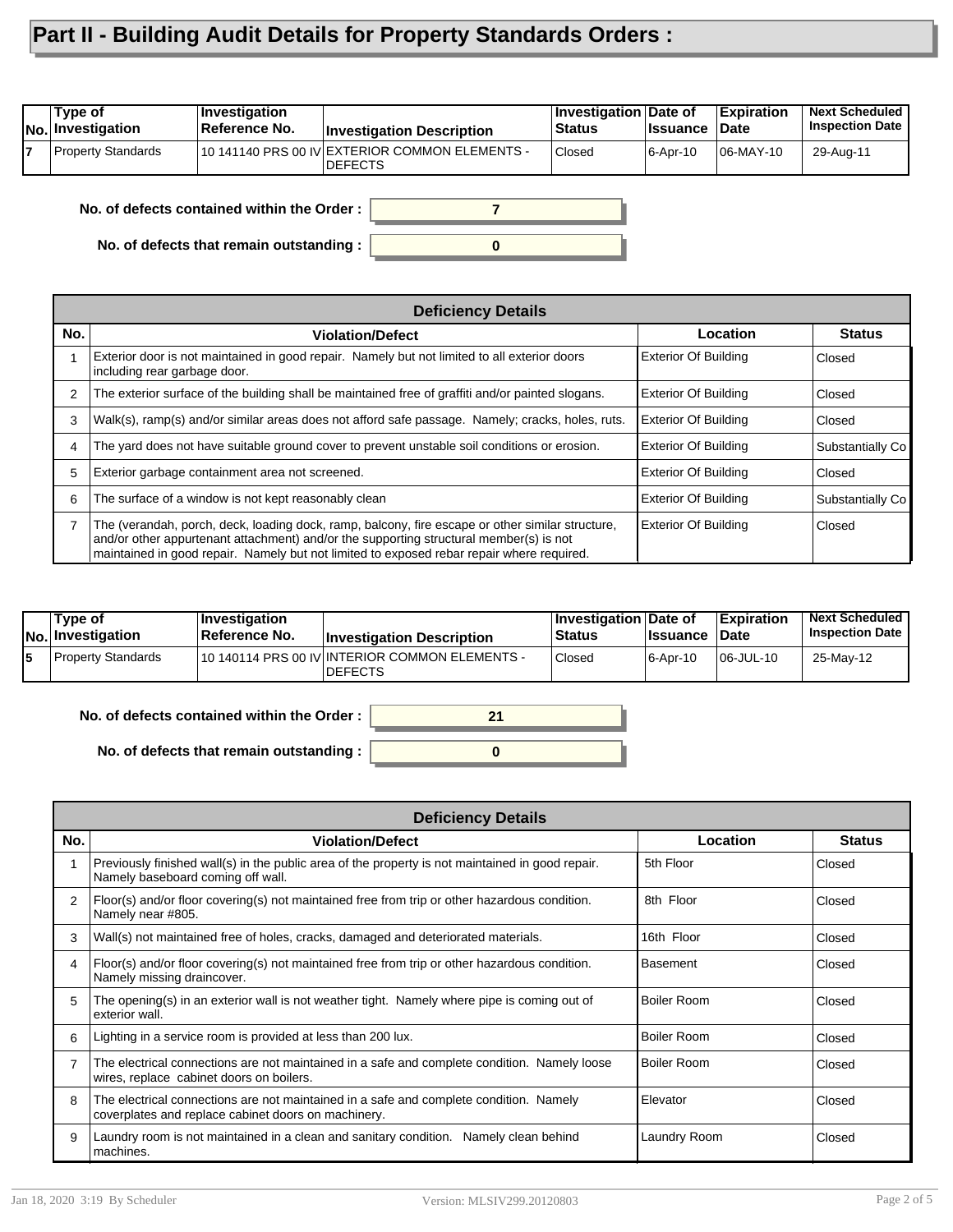| 10 <sup>1</sup> | Previously finished surface(s) in the public area of the property are not renewed or refinished,<br>when necessary, to maintain a similar appearance. Namely paint ceiling where required.                                                        | Laundry Room               | Closed |
|-----------------|---------------------------------------------------------------------------------------------------------------------------------------------------------------------------------------------------------------------------------------------------|----------------------------|--------|
| 11              | An emergency contact sign is not posted and maintained in a prominent place in the front lobby or Lobby<br>entrance to the building.                                                                                                              |                            | Closed |
| 12 <sup>2</sup> | Interior door(s), frames(s), glass pane(s), and/or hardware not maintained in good repair. Namely  Recreation Room<br>storage room door missing handle.                                                                                           |                            | Closed |
| 13              | The handrails, and/or other appurtenant attachments and/or their supporting structural members<br>are not maintained in a safe condition. Namely handrail not secured stairway to roof and Picket<br>missing near PH #2.                          | Stairway                   | Closed |
| 14              | Lighting in a storage room is provided at less than 50 lux.                                                                                                                                                                                       | Storage Room               | Closed |
| 15              | Previously finished wall(s) in the public area of the property are not renewed or refinished, when<br>necessary, to maintain a similar appearance. Namely but not limited too, hallways, storage<br>rooms, locker rooms, men's change room (gym). | <b>Throughout Building</b> | Closed |
| 16              | The ventilation system or unit is not regularly cleaned. Namely but not limited to garbage chute<br>rooms, storage rooms, locker rooms, recreation room, T.V. lounge.                                                                             | <b>Throughout Building</b> | Closed |
| 17              | Garbage chute system originally installed in the multiple-dwelling is not maintained operative.<br>Namely repair garbage chute where required.                                                                                                    | <b>Throughout Building</b> | Closed |
| 18              | Floor and/or floor covering not kept free from holes, stains, rubbish and debris. Namely remove<br>debris from electrical closets where required.                                                                                                 | <b>Throughout Building</b> | Closed |
| 19              | Previously finished surface(s) in the public area of the property is not maintained in good repair.<br>Namely replace broken tiles where required.                                                                                                | <b>Throughout Building</b> | Closed |
| 20              | Ceiling not maintained free of holes, cracks, damaged and deteriorated materials. Namely but not Throughout Building<br>limited to ceiling tiles in all hallways, storage rooms, recreation room, gym, File room, workshop.                       |                            | Closed |
| 21              | Interior lighting fixtures or lamps are not maintained. Namely but not limited to, hallways, storage<br>rooms, recreation room.                                                                                                                   | <b>Throughout Building</b> | Closed |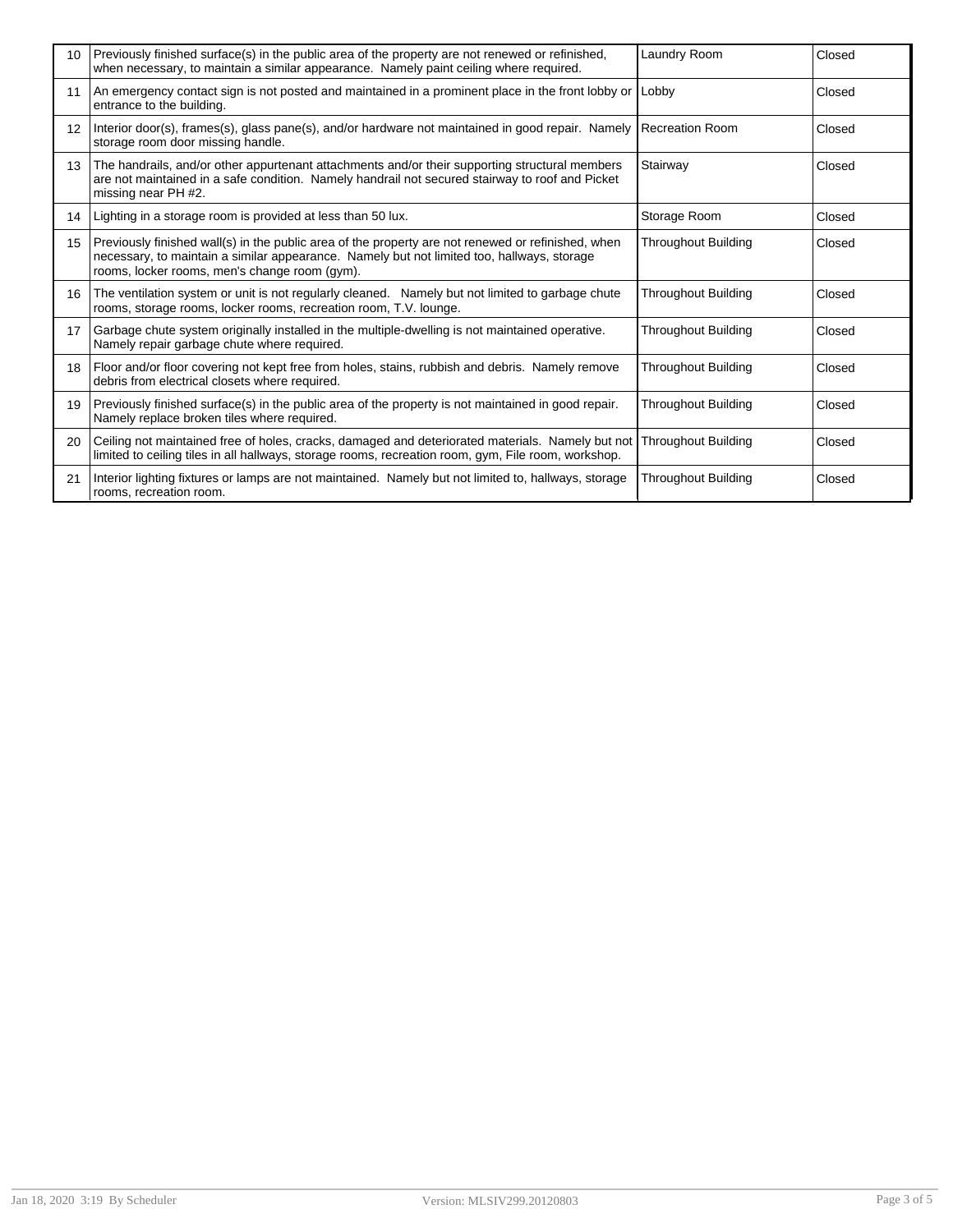|    | Tvpe of<br><b>No.</b> Investigation | <b>Investigation</b><br>Reference No. | <b>Investigation Description</b>                                  | <b>Investigation Date of</b><br><b>Status</b> | <b>Issuance</b> | Expiration<br><b>∣Date</b> | <b>Next Scheduled</b><br><b>Inspection Date</b> |
|----|-------------------------------------|---------------------------------------|-------------------------------------------------------------------|-----------------------------------------------|-----------------|----------------------------|-------------------------------------------------|
| 16 | Property Standards                  |                                       | 110 140343 PRS 00 IV PARKING GARAGE/STRUCTURE -<br><b>DEFECTS</b> | Closed                                        | 16-Apr-10       | 109-AUG-10                 | 24-Jun-14                                       |

| No. of defects contained within the Order: | 25 |
|--------------------------------------------|----|
| No. of defects that remain outstanding :   |    |

|                   | <b>Deficiency Details</b>                                                                                                                                                                                                                                                                                                  |                                 |               |  |  |  |  |  |  |
|-------------------|----------------------------------------------------------------------------------------------------------------------------------------------------------------------------------------------------------------------------------------------------------------------------------------------------------------------------|---------------------------------|---------------|--|--|--|--|--|--|
| No.               | <b>Violation/Defect</b>                                                                                                                                                                                                                                                                                                    | Location                        | <b>Status</b> |  |  |  |  |  |  |
| 1                 | The parking or storage garage columns painted surface is not maintained in a state of good<br>repair.                                                                                                                                                                                                                      | <b>Underground Parking Area</b> | Closed        |  |  |  |  |  |  |
| 2                 | The columns in the parking or storage garage are not impervious to water.                                                                                                                                                                                                                                                  | <b>Underground Parking Area</b> | Closed        |  |  |  |  |  |  |
| 3                 | The parking or storage garage columns from floor level to a height of sixty (60) centimeters are<br>not painted black.                                                                                                                                                                                                     | <b>Underground Parking Area</b> | Closed        |  |  |  |  |  |  |
| 4                 | The parking or storage garage is used to keep junk or rubbish.                                                                                                                                                                                                                                                             | Underground Parking Area        | Closed        |  |  |  |  |  |  |
| 5                 | The electrical switches are not maintained in a safe and complete condition. Namely; missing<br>cover plate.                                                                                                                                                                                                               | <b>Underground Parking Area</b> | Closed        |  |  |  |  |  |  |
| 6                 | The electrical connections are not maintained in a safe and complete condition. Namely; missing<br>cover plates.                                                                                                                                                                                                           | <b>Underground Parking Area</b> | Closed        |  |  |  |  |  |  |
| $\overline{7}$    | The floors in the parking or storage garage are not maintained free of holes, breaks or cracks                                                                                                                                                                                                                             | <b>Underground Parking Area</b> | Closed        |  |  |  |  |  |  |
| 8                 | The floors in the parking or storage garage are not impervious to water.                                                                                                                                                                                                                                                   | <b>Underground Parking Area</b> | Closed        |  |  |  |  |  |  |
| 9                 | The plumbing system is not kept in good working order. Namely; pipe in ceiling rusted and<br>cracked.                                                                                                                                                                                                                      | <b>Underground Parking Area</b> | Closed        |  |  |  |  |  |  |
| 10                | The floor drain is not maintained in good repair. Namely; missing drain cover.                                                                                                                                                                                                                                             | Underground Parking Area        | Closed        |  |  |  |  |  |  |
| 11                | The safe-exit door, the frame of a safe-exit door and the wall adjacent to the safe-exit door to a<br>distance of one (1) metre on both sides of the frame, and to a height of three (3) metres above the<br>floor or to the soffit above the bulkhead over the door is not the required coloured green where<br>required. | <b>Underground Parking Area</b> | Closed        |  |  |  |  |  |  |
| $12 \overline{ }$ | The walls in the parking or storage garage are not maintained free of holes, breaks or cracks.                                                                                                                                                                                                                             | <b>Underground Parking Area</b> | Closed        |  |  |  |  |  |  |
| 13                | The walls in the parking or storage garage are not impervious to water.                                                                                                                                                                                                                                                    | <b>Underground Parking Area</b> | Closed        |  |  |  |  |  |  |
| 14                | The parking or storage garage walls painted surface is not maintained in a state of good repair.                                                                                                                                                                                                                           | <b>Underground Parking Area</b> | Closed        |  |  |  |  |  |  |
| 15                | The parking or storage garage walls are not painted white from sixty (60) centimeters above floor<br>level where required.                                                                                                                                                                                                 | Underground Parking Area        | Closed        |  |  |  |  |  |  |
| 16                | The parking or storage garage walls from floor level to a height of sixty (60) centimeters are not<br>painted black.                                                                                                                                                                                                       | Underground Parking Area        | Closed        |  |  |  |  |  |  |
| 17                | Previously finished surface(s) in the public area of the property is not maintained in good repair.<br>Namely; rusted railings in exit stairways.                                                                                                                                                                          | Underground Parking Area        | Closed        |  |  |  |  |  |  |
| 18                | Floor(s) and/or floor covering(s) not maintained free from trip or other hazardous condition.<br>Namely; missing exit door threshold                                                                                                                                                                                       | Underground Parking Area        | Closed        |  |  |  |  |  |  |
| 19                | The columns in the parking or storage garage are not maintained free of holes, breaks or cracks.                                                                                                                                                                                                                           | <b>Underground Parking Area</b> | Closed        |  |  |  |  |  |  |
| 20                | The parking or storage garage ceiling are not painted white where required.                                                                                                                                                                                                                                                | Underground Parking Area        | Closed        |  |  |  |  |  |  |
| 21                | The parking or storage garage ceiling painted surface is not maintained in a state of good repair.                                                                                                                                                                                                                         | <b>Underground Parking Area</b> | Closed        |  |  |  |  |  |  |
| 22                | The ceilings in the parking or storage garage are not impervious to water.                                                                                                                                                                                                                                                 | Underground Parking Area        | Closed        |  |  |  |  |  |  |
| 23                | The ceilings in the parking or storage garage are not maintained free of holes, breaks or cracks.                                                                                                                                                                                                                          | <b>Underground Parking Area</b> | Closed        |  |  |  |  |  |  |
| 24                | The guards and/or other appurtenant attachments) and/or their supporting structural members are<br>not being maintained free from defects/hazards. Namely; broken ramp guard at door.                                                                                                                                      | Underground Parking Area        | Closed        |  |  |  |  |  |  |
| 25                | The parking or storage garage columns are not painted white from sixty (60) centimeters above<br>floor level where required.                                                                                                                                                                                               | Underground Parking Area        | Closed        |  |  |  |  |  |  |